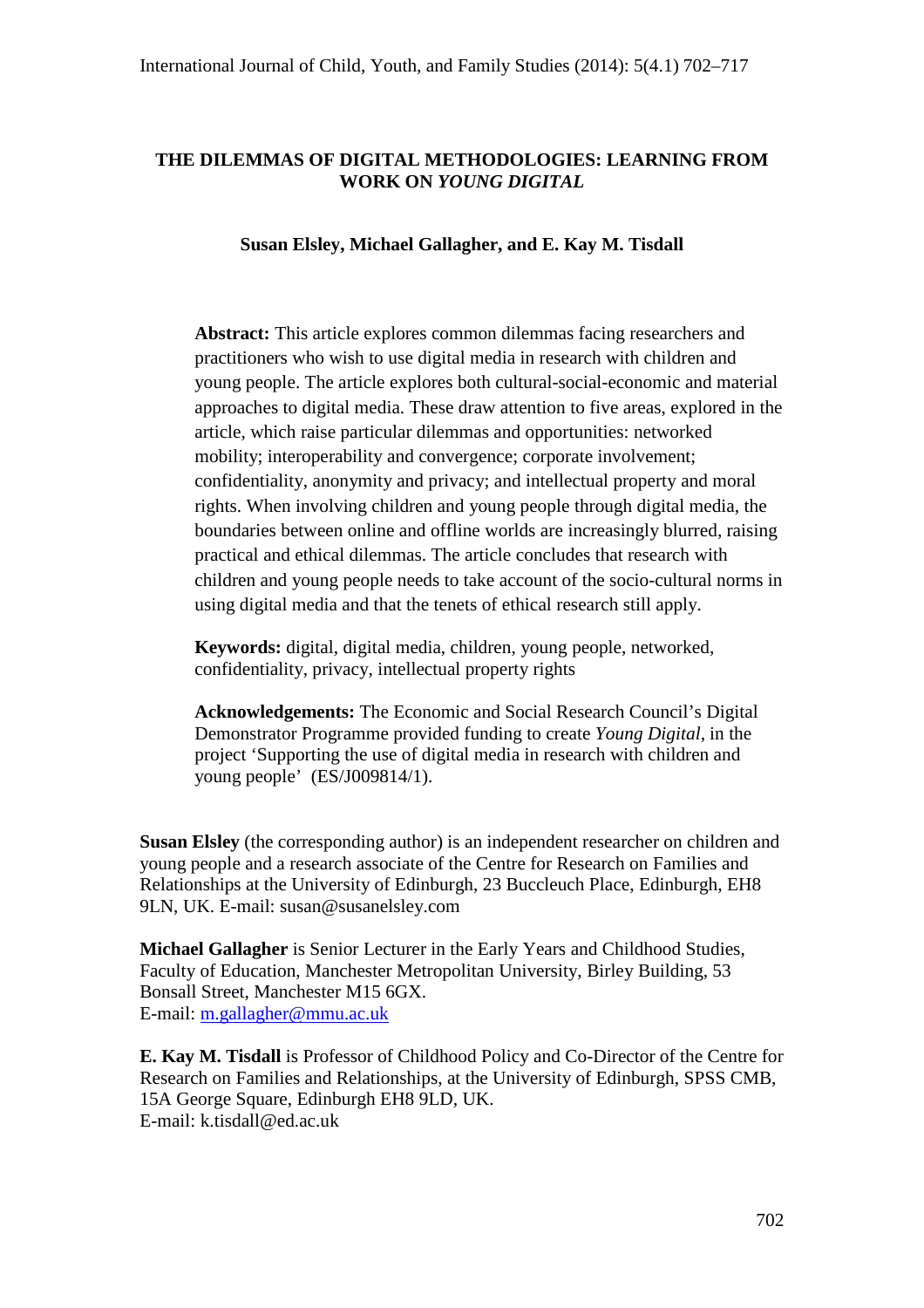Digital media are now an integral part of everyday life for many people. Boundaries between online and offline worlds are increasingly difficult to delineate, with digital media tools now used as part of routine activities and mobile technology no longer restricting the geography of usage, with some provisos of access, inclusion, and location.

As researchers with longstanding interests in both research with children and young people<sup>[1](#page-1-0)</sup> and experimentation with digital media, we wanted to explore the potential of using digital media in research. The popularity of these media amongst many children and young people, matched with the commitment of childhood studies researchers to gather data in ways that are engaging and meaningful to participants, were significant incentives. To support these interests, since 2010 we have been running a course on using digital media in research with children and young people at the Centre for Research on Families and Relationships, University of Edinburgh, for researchers from the higher education, public, and non-governmental sectors. The training has provided rich opportunities for collaborative learning and exploration about the benefits and challenges of using digital media in research. That learning informs this article.

At the outset of developing our course on using digital media in research, few materials were available to childhood studies researchers who wanted to use digital media and explore their potential. Since then, on a year-by-year basis, we have seen a growth in available resources and significant changes in what participants bring to the course, through their own use of digital media and their experimentation in research with children and young people.

In order to meet a need for curated resources, we received funding from the Economic Social Research Council (ESRC) Digital Demonstrator Programme to develop a web resource in 2011. This initiative, *Young Digital* (available at [http://www.youngdigital.net/\)](http://www.youngdigital.net/), was launched in early 2013 and draws on resources from academic research and learning from other areas such as children and young people's participation, reflecting wider experience of using digital media relevant for research.

This article explores some common dilemmas and debates that have arisen in our work and draws on an increasing body of knowledge on using digital media in research. It draws attention to the evolving use of digital media by children and young people and explores issues which have resonance for our research activities. Five areas are explored in this article: networked mobility; interoperability and convergence; corporate involvement; confidentiality, anonymity and privacy; and intellectual property and moral rights.

<span id="page-1-0"></span><sup>&</sup>lt;sup>1</sup> This article generally uses the phrase "children and young people", following young people's typical preference to be referred to as the latter in the United Kingdom. Broadly, "children and young people" refers to children up to the age of 18, following the definition within the United Nations Convention on the Rights of the Child.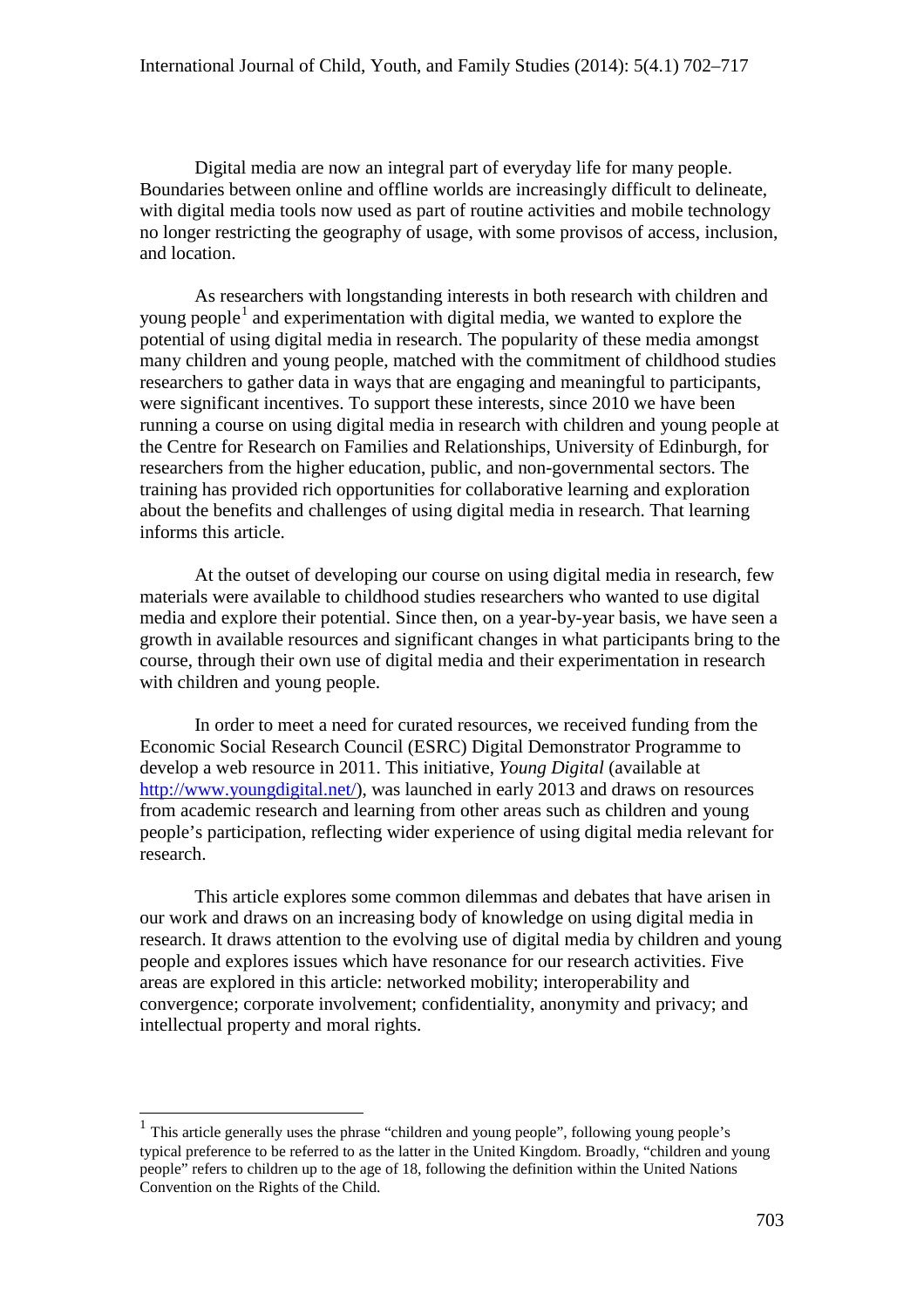The article considers in what ways these reflect and continue issues raised by traditional offline methods for children and young people's research, and in what ways they are reformulated or raise new issues when various types of digital media are being used. Finally, we suggest areas that researchers might consider when undertaking research with children and young people.

#### **Defining and Theorizing Digital Media**

Throughout this article, we use the term "digital media". However, this term is troublesome to define. It encompasses a vast spread of technologies: everything from traffic lights to travel clocks, from elevators to engine management systems, from mobile phones to military drones (Kitchin & Dodge, 2011). Academic researchers have a long tradition of using digital tools for learning, analysis, dissemination, and knowledge exchange. Social research, for example, routinely involves digital technologies, such as analytical software packages SPSS and NVIVO, and more general-purpose tools such as word processing, spreadsheets, and databases. These are not, however, the kinds of digital media with which we are concerned in this article.

Another challenge in defining digital media is their continued evolution, emerging from longer histories. Contrary to popular belief, digital media are not phenomena arising only in the last two decades. For example, the MP3 format, now widely used for music distribution, can be traced back to developments in psychoacoustic research and the telephone industry from the early 1900s (Sterne, 2012). Likewise, Meikle and Young (2012, p. 3) point out that "The Internet which underpins the web is more than forty years old … The history of the mobile phone might be traced back as far as Marconi or even Morse". They conclude that "the digitization of media content is now so pervasive and so firmly established that the term [digital media] is unhelpful as a general label" (p. 3). In our work, however, we have retained the term digital media as an inclusive category, with an emphasis on the resources and technological products that children and young people are currently using to exchange information via the Internet, such as mobile networked devices, social media, and other Web 2.0 technologies.

The pervasiveness of digital media applies manifestly to the minority world<sup>[2](#page-2-0)</sup> but also to the majority world. In 2011, for example, Africa was the second largest market for mobile connections after Asia, with year on increases of 30% during the previous decade (GSMA-Kearney, 2011). Although these figures suggest that digital media are increasingly widespread and global, inequalities remain in both the minority and majority worlds in terms of access, inclusion, and availability of technology. In a European study, for example, connectivity, cost (especially for younger children), and access to wireless connections affected children and young people's access to the Internet via mobiles (Masheroni & Ólafsson, 2013).

A recurring theme throughout this article is the blurring of boundaries between online and offline worlds. In the discourses surrounding the popularization of the

<span id="page-2-0"></span><sup>&</sup>lt;sup>2</sup> The terms "majority world" and "minority world" refer to what has traditionally been known as "the third world" and "the first world" or more recently as "the Global South" and "the Global North". This acknowledges that the majority of population, poverty, land mass, and lifestyles is located in the former – in Africa, Asia and Latin America – and thus seeks to shift the balance of our world views that frequently privilege "western" and "northern" populations and issues (Punch 2003).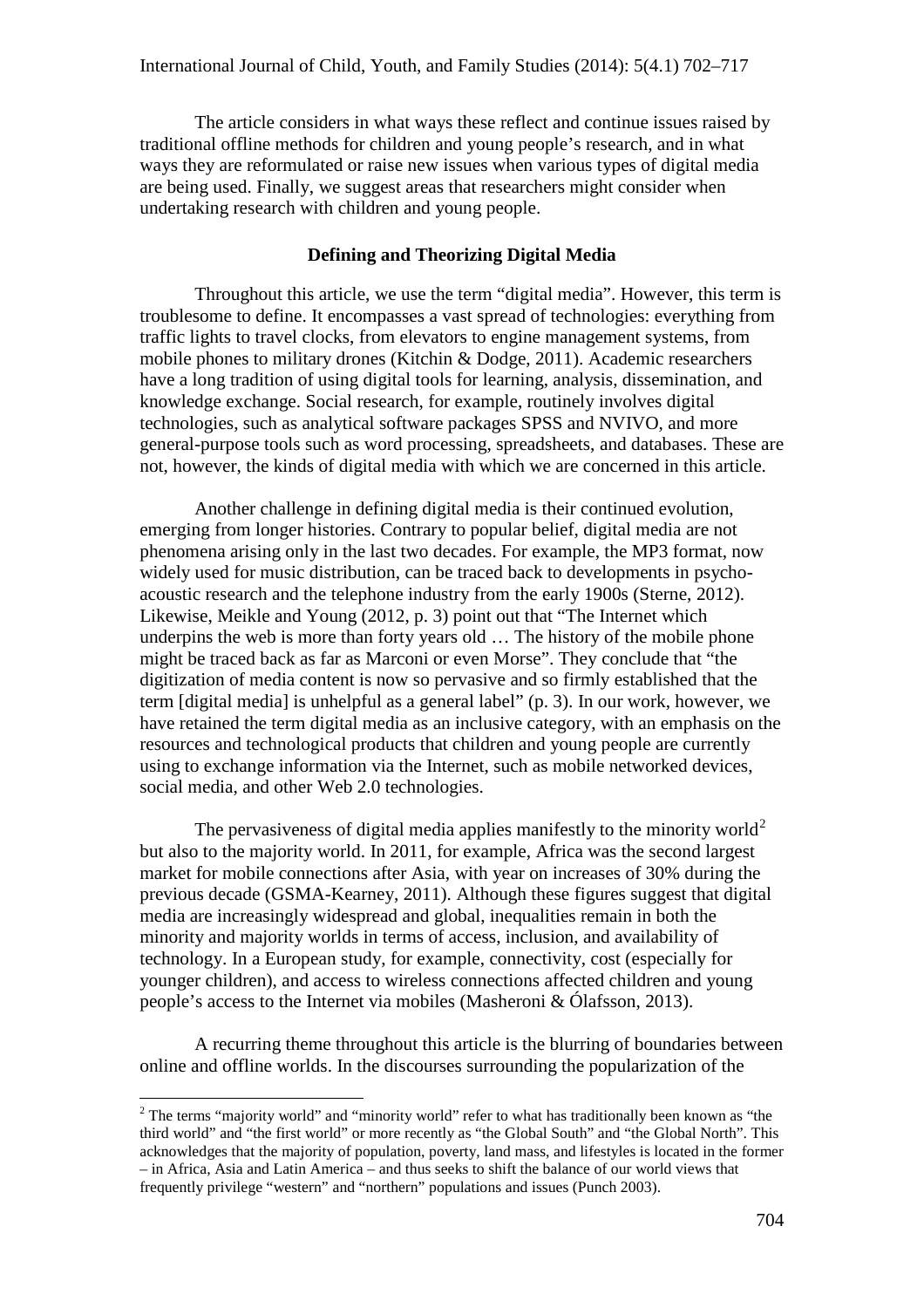Internet during the 1990s, a distinction was commonly made between online and offline spaces, expressed in concepts such as virtual space and cyberspace (Slater, 2002). This distinction is problematic, since how such boundaries are perceived, enacted, or dissolved will vary between different assemblages of technologies, places, and people. As digital media have become ubiquitous in everyday life, the distinction has been undermined by various factors: the increasing mobility of new technologies; their aggressive marketing as lifestyle accessories; the sheer "diversity of software and hardware" (Slater, 2002, p. 534) of which the Internet is comprised, undermining any sense of the online world as a single coherent entity; and related changing practices of media use. This is not to argue that divisions between online and offline spaces are no longer being made, but rather that such divisions are increasingly porous, uncertain, and contested. Of particular relevance for this article, our research and teaching experiences suggest that children and young people who have never known a world without ubiquitous digital media tend to perceive the distinctions between online and offline as more fluid and less sharply drawn than many adult researchers. This is a broad generalization with many exceptions, but we have found it to be particularly true of those older adult researchers who have substantial experience of the pre-Internet era, and whose use of online networked media outside of a work context is limited. As we will discuss in subsequent sections, these differing conceptions of the online-offline divide have significant implications for using digital media in research.

In addressing questions about the characteristics of digital media, two approaches suggest themselves. The first is cultural-social-economic, examining the discourses, practices, social, and economic relationships within which digital technologies are embedded. This could be described an outward-facing analysis, examining the wider context surrounding digital media. It might involve enquiries into how children and young people use mobile devices or navigate the public spaces of social media (e.g., boyd, 2007), or critical interrogation of how digital technologies are bound up with wider political-economic structures of capitalism, neo-liberal consumerism, and globalization (Dijck, 2013). The second approach is a more materialist analysis of media, exemplified by media archaeology (e.g., Huhtamo & Parikka, 2011) and certain strains of media ecology (e.g., Fuller, 2007). Here analysis tends to be more inward-looking, examining digital media themselves, treating them not only as socially embedded tools but as machinic entities in their own right, radically non-human, non-semantic and non-discursive, and with the potential to interact in ways that exceed their designers' intentions. In directing attention towards media's technical functioning, a materialist approach can reveal what machines bring to research, and also help to counter the implicit humanism that often characterizes childhood studies (see Prout, 2005). Combining these two approaches, boyd (2008) writes of the properties and dynamics of "networked publics" that make digital media practices different from other unmediated publics: the properties of persistence, searchability, replicability, and scalability; and the dynamics of invisible audiences, collapsed contexts – "the lack of spatial, social, and temporal boundaries makes it difficult to maintain distinct social contexts" (p. 34) – and the blurring of private and public.

Both cultural-social-economic and materialist approaches offer useful and complementary insights for reflexive thinking about the use of digital media in research. In the following sections, we use them to highlight several specific features,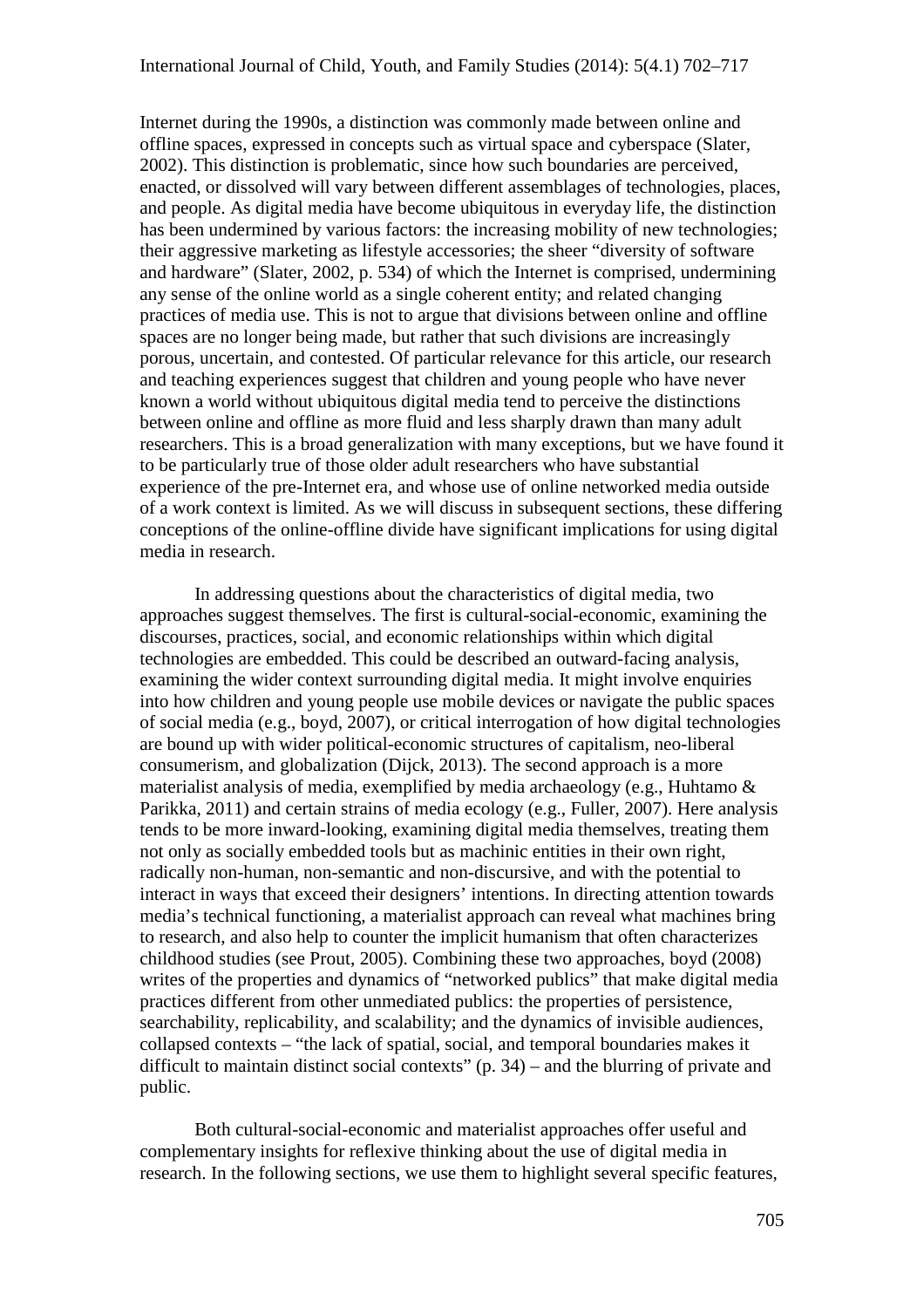issues, and dilemmas relating to the mobile, social, and audio-visual digital media with which we are concerned here. As social researchers, cultural-social-economic observations predominate in our account, but with the material and technical aspects of digital media also coming to the fore at points.

### **Children and Young People's Digital Media Use**

Digital media offers new opportunities for research. Edwards, Housley, Williams, Sloan, and Williams (2013) suggest that current thinking about the contribution of Web 2.0 technologies to research can be categorized in three ways: it can provide a "surrogate" for existing traditional methods; it can "re-orientate" research so that it considers new populations and data; finally it can "augment" traditional research (p. 245). For childhood studies researchers seeking innovative ways of engaging children and young people, using digital media can be attractive for these methodological reasons. But it is also attractive because children and young people's use of digital media has grown so rapidly over the last decade, indicating wide interest in these technologies. Recent figures from Ofcom, the U.K.'s independent regulator for the communication industries, show, for example, that children and young people's access to smart phones and tablet computers in the U.K. has increased year on year (Ofcom, 2013). In 2012, the use of tablet computers by children and young people between the ages of 5 to 15 years had tripled from the previous year (Ofcom, 2013); 62% of young people between 12 and 15 years had smart phones, with these devices the most popular for accessing social networking sites (Ofcom, 2013). These growing figures are reflected elsewhere, with 53% of children and young people in a study of six European countries likely to own or access the Internet every day using a smartphone (Masheroni & Ólafsson, 2013). Children and young people are increasingly digitally well connected.

Children and young people are often considered "early adopters" of social networking media; they are often also "early adapters". So the popularity of the social network Myspace, once a favorite of children and young people, has declined. The dominance of Facebook is now being encroached upon by newer applications, with Ofcom reporting more diverse use of social networking sites amongst children and young people (Ofcom, 2013). Most children and young people are still using Facebook, according to research undertaken in the United States, but they are concerned about the "adult presence" and oversharing of information on the platform (Madden et al., 2013) and are using other social networking tools to circumvent possible adult intrusion. As of 2014, new applications such as WhatsApp, Snapchat (launched in 2011) and Vine (launched in 2013) are being used by children and young people in greater numbers. Being aware of children and young people's evolving patterns of media use can inform the work of childhood studies researchers, providing them with insights about what is appropriate for research activities.

It is a mistake, however, to take these trends as evidence that today's children and young people are "digital natives", not only because that concept lacks an empirical basis (Hargittai, 2010; Helsper & Eynon, 2009; Selwyn, 2009), but because, as already highlighted, "the digital" is too amorphous and unstable to pin down. There is no reason to suppose that children and young people who are familiar with, say, social media will be capable of programming software or working with big data, nor that their familiarity with current technologies will automatically give them an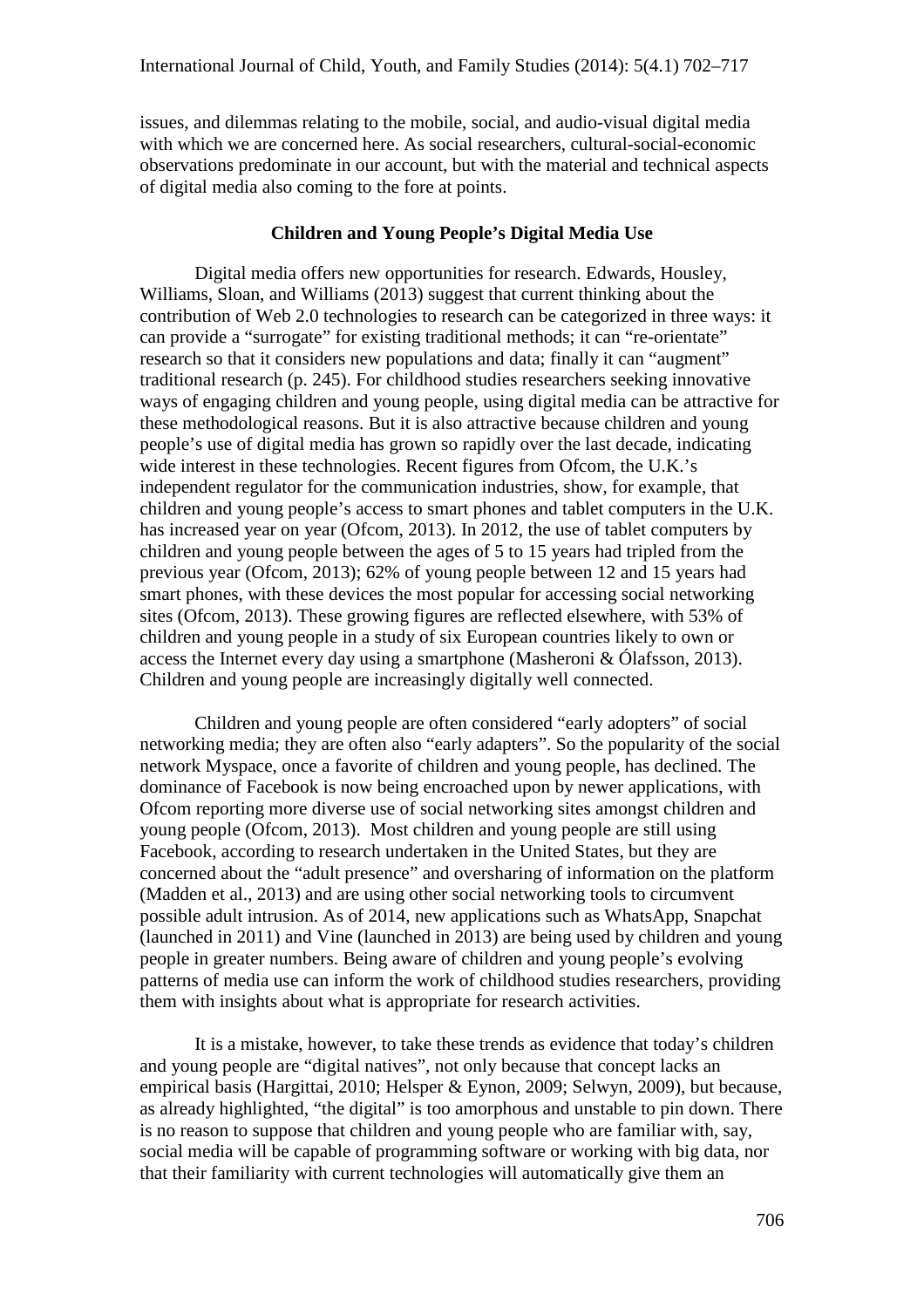intuitive grasp of new technologies in the future. The notion that children and young people are uber-confident digital citizens, with skills that can surpass those of adults, should therefore be treated with caution. This suggests that researchers should be careful about the assumptions they make about children and young people's digital media skills. These might be limited to routine everyday use rather than based on indepth understanding of all aspects of digital media.

### **Networked Mobility**

The rise of mobile networked devices is changing the geography of digital media. Children and young people are using digital media in diverse spaces, including homes, schools, outdoor spaces, on transport systems, in public institutions such as libraries and museums, and at gatherings such as gigs and music festivals. This affords possibilities for data collection to become more mobile and peripatetic, happening wherever children and young people happen to be (Plowman & Stevenson, 2012). The mobility of smartphones has some continuity with other portable media such as the Walkman and portable MP3 player, but a crucial distinction is the capacity of smartphones to enable the creation and sharing of data via the Internet whilst on the move, out-and-about, shuttling information between disparate spaces.

Thinking through the materiality of these technologies, one key issue is that of bandwidth. At the time of writing, for example, mobile data transfer is generally slower than with wired connections. Economies of compression thus trump quality and fidelity, a principle evident in everything from the grainy texture of online videos to the 140-character limit of SMS text messages and Tweets. For researchers used to lengthy surveys, in-depth interviews, and richly detailed data, a key challenge here is to find ways of working with more minimal nuggets of information.

Taking a more social-cultural perspective, the geographically locative capacities of networked mobile devices have significant implications for research, both in terms of methods and ethics. Mobile devices now commonly interface with what has become known as the "geoweb", using GPS technology for navigation, mapping, the locational tagging of media (geotagging), locative augmented reality, and other geographical functions. These technologies are deeply ambivalent. They are powerful tools for the surveillance of civil society by states and corporations, but also afford opportunities for counter-hegemonic and activist practices, such as using satellite imagery to identify geopolitical installations (Perkins & Dodge, 2009). Researchers working with such technologies can use them to track participants' movements, pinpoint the spaces in which certain responses were made and map research data, thereby extending traditional quantitative epistemologies, with their capacity to turn social action into fixed, calculable knowledge. Locative media can also be used to provide interactive, participatory, collaborative, and creative ways of researching people's relationships with spaces and places, such as through locationbased storytelling (e.g., Miskelly, Cater, Fleuriot, Williams, & Wood, 2005).

Geolocation is an area in which digital media has produced novel datagenerating capabilities quite unlike anything that is possible with traditional offline research methods. Careful reflexivity is therefore needed around the ethics of using these media, particularly concerning anonymity and privacy. Elwood and Leszczynski (2011) argue that geolocated media reconfigure privacy in a distinctive way. Unlike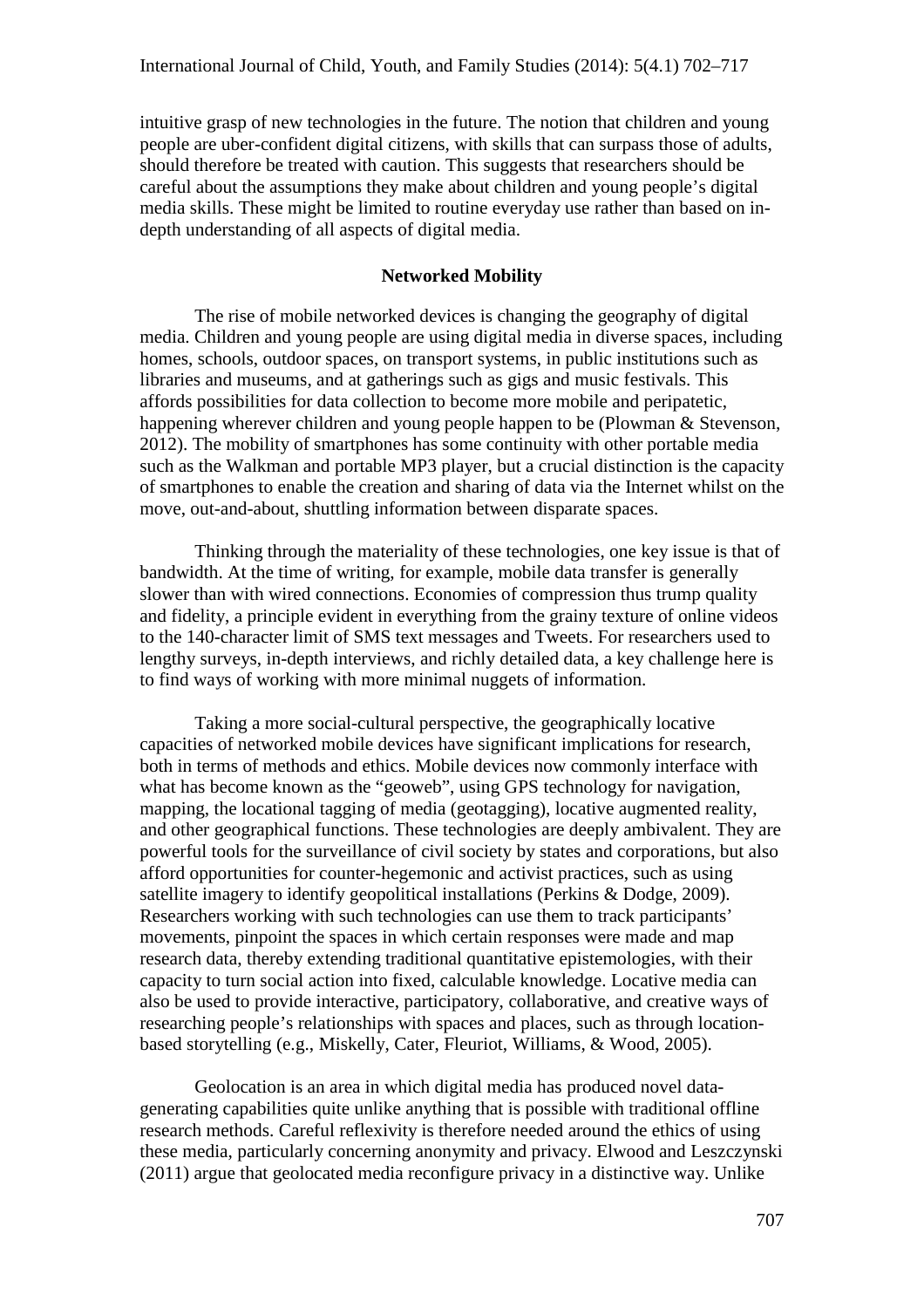the abstracted attributes of transactional "big" data, geolocated media provide more immediate representations of personal identities, such as the photorealistic visual images of pedestrians and private homes in Google's Street View. Such data have a particular kind of truth value, purporting to show certain individuals at a given location and time. It is this immediacy and directness, Elwood and Leszczynski (2013) suggest, that has influenced heated debates about privacy in relation to the geoweb. All of this suggests that, in research with children and young people on sensitive or difficult topics, or where data collection is taking place in children and young people's private spaces such as their homes, there may be good ethical reasons *not* to track their locations. Some devices and platforms register location by default, so researchers concerned about anonymity and privacy may need to be proactive in disabling such features.

#### **Interoperability and Convergence**

Mobile, social, and audio-visual digital media are increasingly designed to integrate, interact, and exchange data. Older media forms tend to be more limited in this respect. The materiality of information printed in a traditional printed book, for example, means that it is not easily transferred out of that format and into a different context, whereas digital formats are highly interchangeable, allowing both for easy cut-and-pasting between files, and for data to float more freely between multiple material-technological assemblages. Digital text, images, and audio can propagate across a wide variety of devices, easily copied and shared via social media channels. For example, consider embedded media, whereby content hosted by one social media service can be placed within other websites: photos hosted on Flickr can be placed within Facebook pages and Tumblr posts, or Tweets embedded in a blog. More generally, some commentators have identified a trend towards what has been termed media convergence or remediation, whereby networked digital media precipitate the combination and reworking of media forms (Bolter & Grusin, 1999; Jenkins, 2006; Meikle & Young, 2012). One example is the blurring of lines between television and the Internet through catch-up and on-demand services and video sharing platforms such as YouTube.

Harnessing interoperability and convergence for research will involve making technical decisions to use open-ended platforms, standards, and formats that have wide compatibility. This can make for the spontaneous criss-crossing, reworking, and hybridization of data, extending older practices such as collage, remixing, and sampling. Encouraging participants to share data may result in a lateral movement of proliferation, even sometimes contagion – things "going viral" – though equally there may be a deflating lack of interest. Media interoperability offers lively, emergent potentials, particularly for dissemination, but can also undermine control over research and the contexts within which it is presented. The casual promiscuity of the World Wide Web can be a shock for those more used to keeping their findings behind firewalls or in filing cabinets.

One cultural-social effect of media convergence relates again to the reworking of the distinction between private and public. Spheres of life that have traditionally tended to be kept separate offline, such as work, family, and friends, now increasingly converge through online media. Participants in our digital media courses have expressed anxieties about managing personal and professional boundaries on social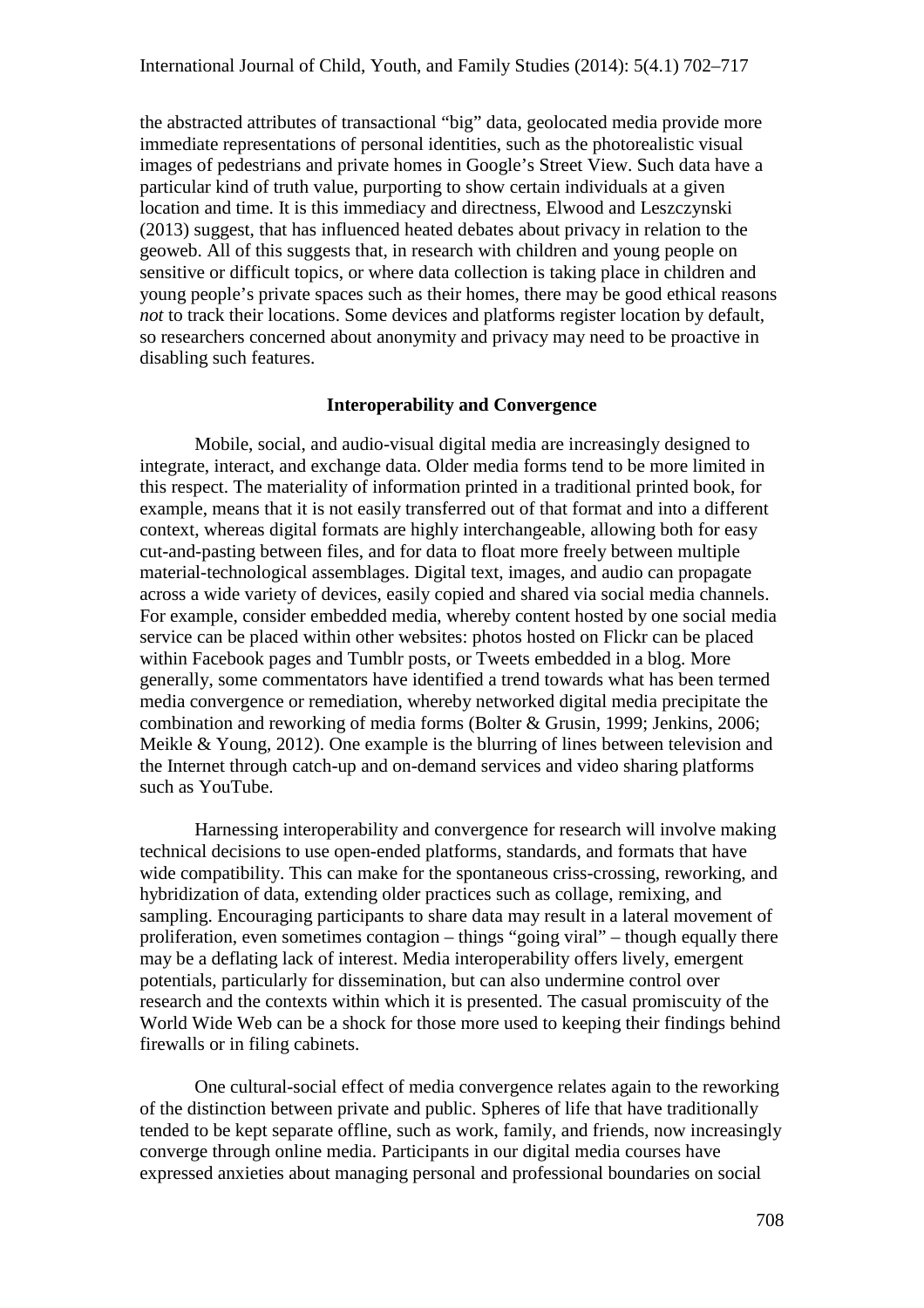media, reflecting a wider sense that public-private divisions in online practices are still evolving, and have yet to settle into accepted norms. The implications of this for research are not fundamentally new. There are precedents in negotiating personalprofessional boundaries in ethnographic research, for example (Everhart, 1977; Blackman, 2007), and the core issues remain similar. However, digital media add an additional level of complexity to how these issues play out in practice. The convergence and anonymity of networked media, combined with the emerging and changing social conventions in using these media, have produced a situation where many young people use the Internet to negotiate and experiment with sexuality, friendships, and family relationships. This involves young people sharing intimate personal information about themselves and others, including through photos and videos. In some cases such material may constitute valuable data, but there is also a danger of research becoming unintentionally invasive or voyeuristic, and of researchers and young people having interactions that feel uncomfortable or inappropriate – either for the researchers, the young people, or both.

In thinking through these issues, some questions to consider include: Will researchers use an existing personal social media profile or set up a separate one for research? How will researchers respond to Facebook "friend" requests from research participants? Will researchers give research participants a mobile phone number for exchanging texts? Will researchers take their numbers? How much personal information are researchers happy to share? If children and young people send messages or friend requests to researchers' personal social media profiles, how will researchers respond? How will researchers deal with sociable online interactions such as off-topic chat and flirting? Considering these issues at the planning stage, and drawing on digital media protocols from other professionals working with children and young people, may help researchers to be better prepared for some of the consequences of using digital media in their work.

### **Corporate Involvement**

The corporate politics and economics of digital media is another culturalsocial issue with major implications for research practice. At present, a small number of multinational companies and conglomerates dominate the market in digital devices and services. The control of media by public and private corporations is nothing new, but the current configuration is distinctive in the unprecedented quantities of data now harvested from users. Web 2.0 media:

are based on a model where profit margins are maximized the more users join the network (which is why access is free or extremely low cost), and the more demographic data those users provide so that advertising can be targeted at them. In other words, if we are not paying for a product, we *are* the product. (Mejias, 2013, p. 33)

For example, Facebook's advertising web pages boast that its user-generated data can enable companies to target their products based on the location, sex, age, likes and interests, relationship status, workplace, or education of Facebook members. There is, then, a kind of Faustian pact whereby using digital media services to generate research data also involves allowing digital media companies to generate big data for their own commercial purposes. Internet interactivity cuts both ways.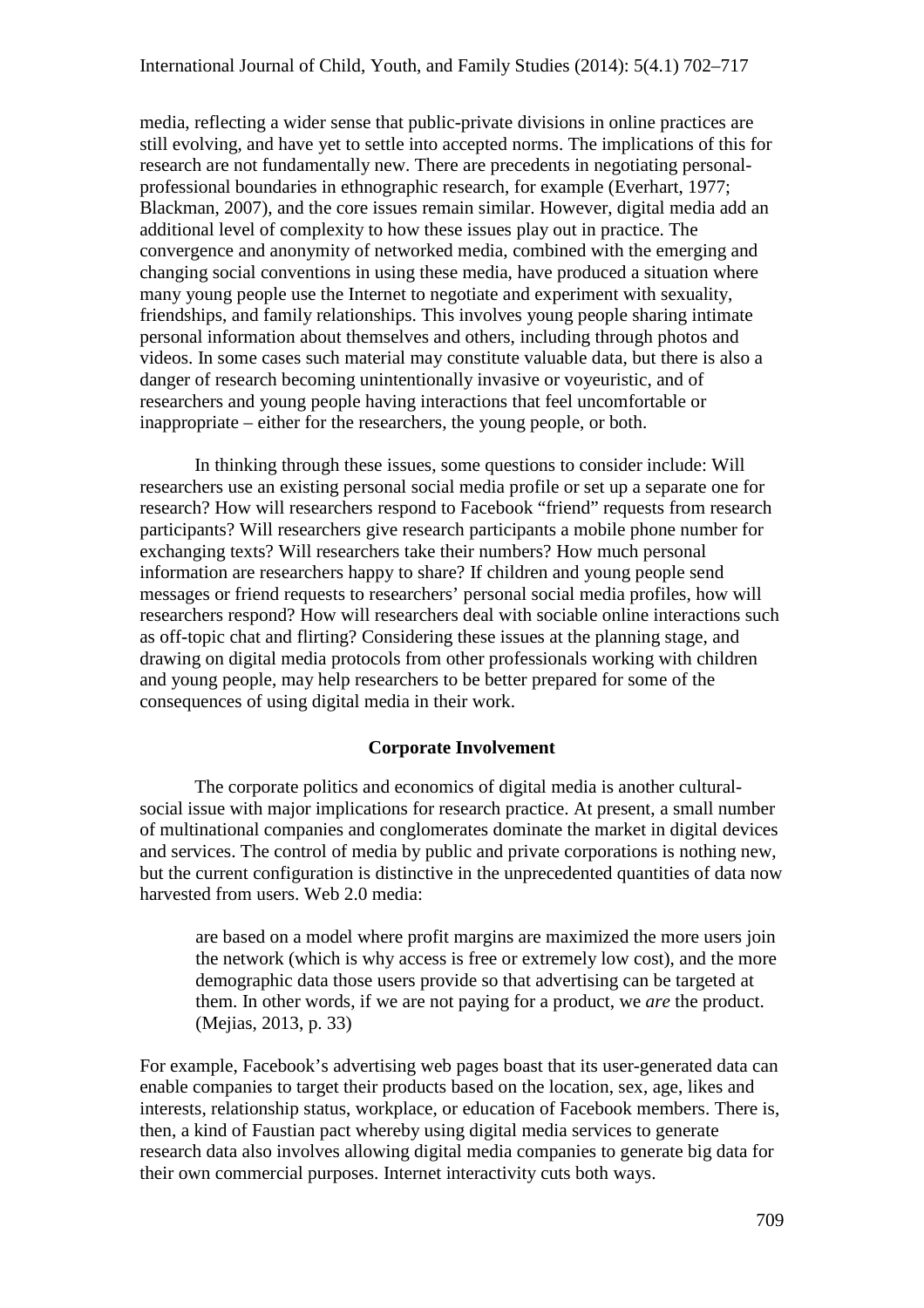Tricky ethical questions arise here about how to manage digital research data generated by participants or young people as co-researchers, particularly given the profit-driven motives of the companies in question. The tax avoidance strategies of Google, for example, sit uneasily with the publicly funded, social justice orientated nature of much research in childhood studies. Dijck (2013) argues that the culture of exchange in social media is based on neo-liberal economic principles, and that the calls of large social media corporations for "more transparency and openness, for maximum sharing and frictionless traffic, are entrenched in a neoliberal political agenda often advocating a downsizing of the public sector" (p. 21). A materialist analysis of digital media also points towards economic and environmental injustices. Mejias (2013) highlights a few examples: the appalling labour conditions through which the rare earth minerals required for making digital devices are extracted in Congolese mines; the high rate of employee suicide at Foxconn's factories in China, where Apple products are assembled; the toxic environmental and health effects of electronic waste.

Against this background, as researchers we may wish to consider the extent to which we want to allow our activities and those of our participants to be co-opted into generating surplus value for multinational corporations. Beyond a simple binary decision about whether or not to use digital media, Mejias (2013) observes that a range of decisions are possible such as:

a refusal to do business with certain companies, or a rejection of the premise that we must upload our content to the network with the most users. It might actualize itself as the struggle to get corporations to change their terms of service; or the promotion of open-source, open-content, or peer to peer alternatives…. Perhaps the movement to disrupt digital networks will be what the slow food movement is to fast food: an opportunity to stop and question the meaning of progress. (pp.158–159)

These considerations can be seen within the wider context of the politics and ethics of childhood studies research.

#### **Confidentiality, Anonymity, and Privacy**

One of the most significant cultural-social areas of concern about digital media and research is a series of interconnected issues around confidentiality, anonymity, and privacy. These issues are well known in traditional offline research, where childhood studies researchers discuss, for example, the necessity of ensuring confidentiality and anonymity in the research context, while limiting this when a child or young person is unsafe or at risk (Alderson & Morrow, 2011). But such ethical issues raise additional challenges in a digital research context. Researchers not only have to ensure secure and appropriate approaches in a research environment, but also have to navigate systems which may be outside their control: for example, using commercial tools that are not ultimately secure, and that may therefore breach participants' privacy. Even supposedly secure services can experience leaks, cyberattacks, and data theft. Anonymity is difficult to maintain when using Facebook or other publicly accessible social networking media. Confidentiality can be compromised if data are inappropriately or inadvertently shared by peers in or outside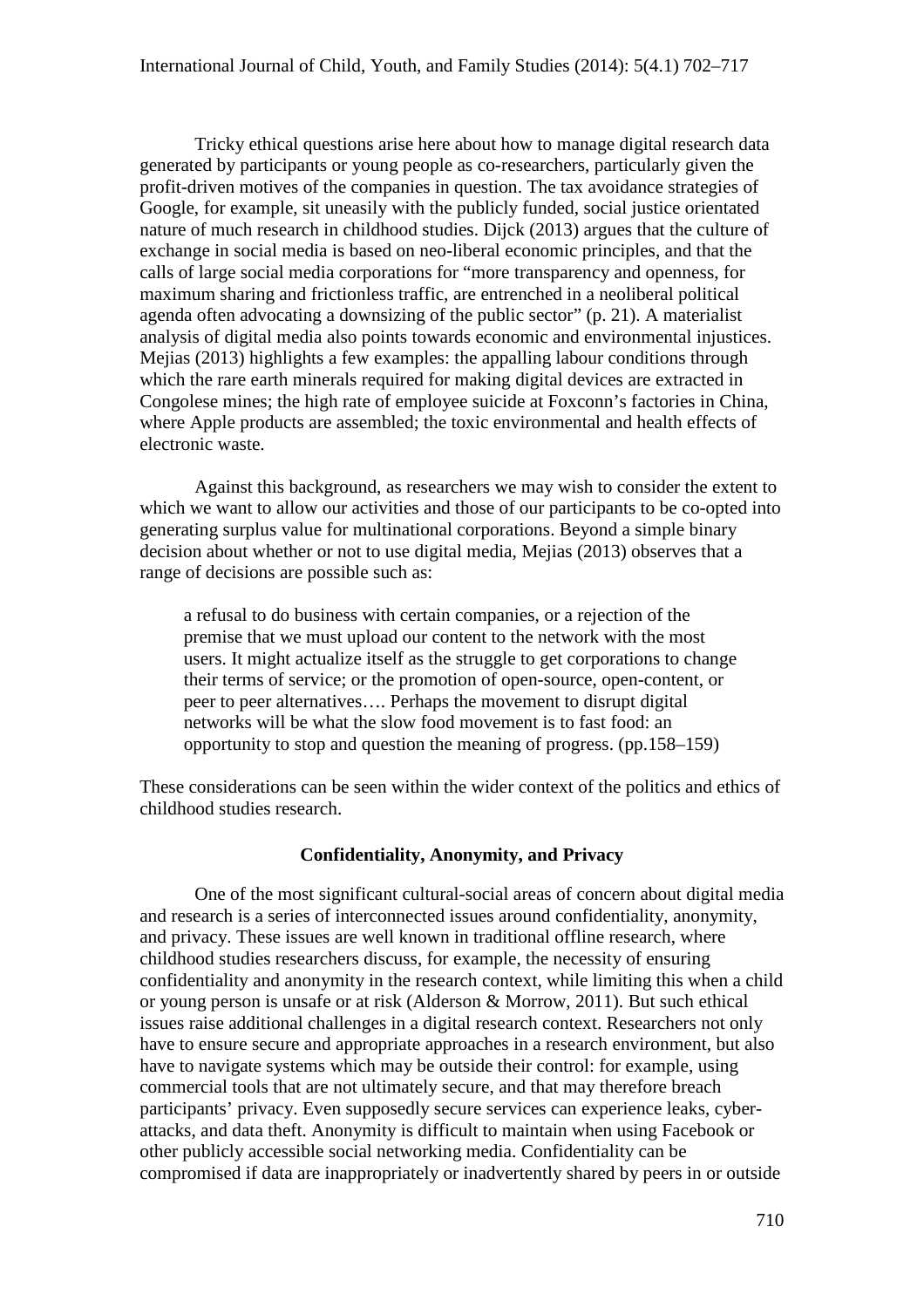the research context. A young person at risk of harm (e.g., vulnerable because of bullying or other forms of violence) could be unsafe if his or her identity is known outside of the researcher/participant relationship. These broad ethical issues are of concern to researchers offline as well as online. However, the commercial and public nature of digital media adds a layer of additional complexity for the online researcher.

Children and young people may have particular understandings of privacy and anonymity in their interactions on the Internet that are different from adults' understandings. Barnes (2006) describes the "privacy paradox" where adults talk of being concerned about their privacy but at the same time have detailed personal information on social network profiles. Children and young people may similarly be unaware of the public nature of their identities online. They may not be concerned about or aware of the longevity of their digital futures and the legacy of their childhoods and young adulthoods online. Or they may be privileging other advantages, such as establishing and developing relationships, over these concerns. For the researcher, this may mean establishing different practices among children and young people for the research project, contrary to their customary use.

So what do these issues mean for research with children and young people? Is it ethical to analyze publicly available digital media like YouTube, Twitter, or Facebook pages without privacy settings? It is being done already. If something is interactive, how do we deal with the blurring of privacy and public information, such as photographs being sent from a young person's mobile without the consent of a person being photographed? It can help to consider, at the planning stage of a research project, how researchers will negotiate these challenges. Are there spaces that researchers want to encourage children and young people to use for interacting with the research project? Or spaces that researchers want to advise them to avoid using, for reasons of safety, privacy, or comfort for example? Such decisions will need to be informed by careful consideration of the topic's sensitivity and the possible risks and benefits to participants.

Practical strategies to address some of these challenges include the use of encryption software, password protection, secure servers, exploring privacy settings, encouraging children and young people not to share certain kinds of information online, or investigating the possibilities of using digital media offline, such as through non-networked audio, video, and photography activities. Childhood studies researchers can take advantage of standard protocols around Internet safety for children and young people, including specific redress mechanisms should a child or young person feel the research has invaded his or her privacy.

But it may also be necessary for researchers to tolerate a degree of uncertainty, a difficult challenge for childhood studies' researchers who are committed to ensuring ethical practice. Digital media, their patterns of use and the discourses surrounding them continue to evolve rapidly, requiring an attitude that is open to improvisation, experimentation, and learning through trial and error, although this may not be possible when trying to gain formal ethical approval for research. It also might be problematic in working with other professionals, such as teachers or social workers, who have responsibilities for children and young people and are working within their institutional guidelines around digital media.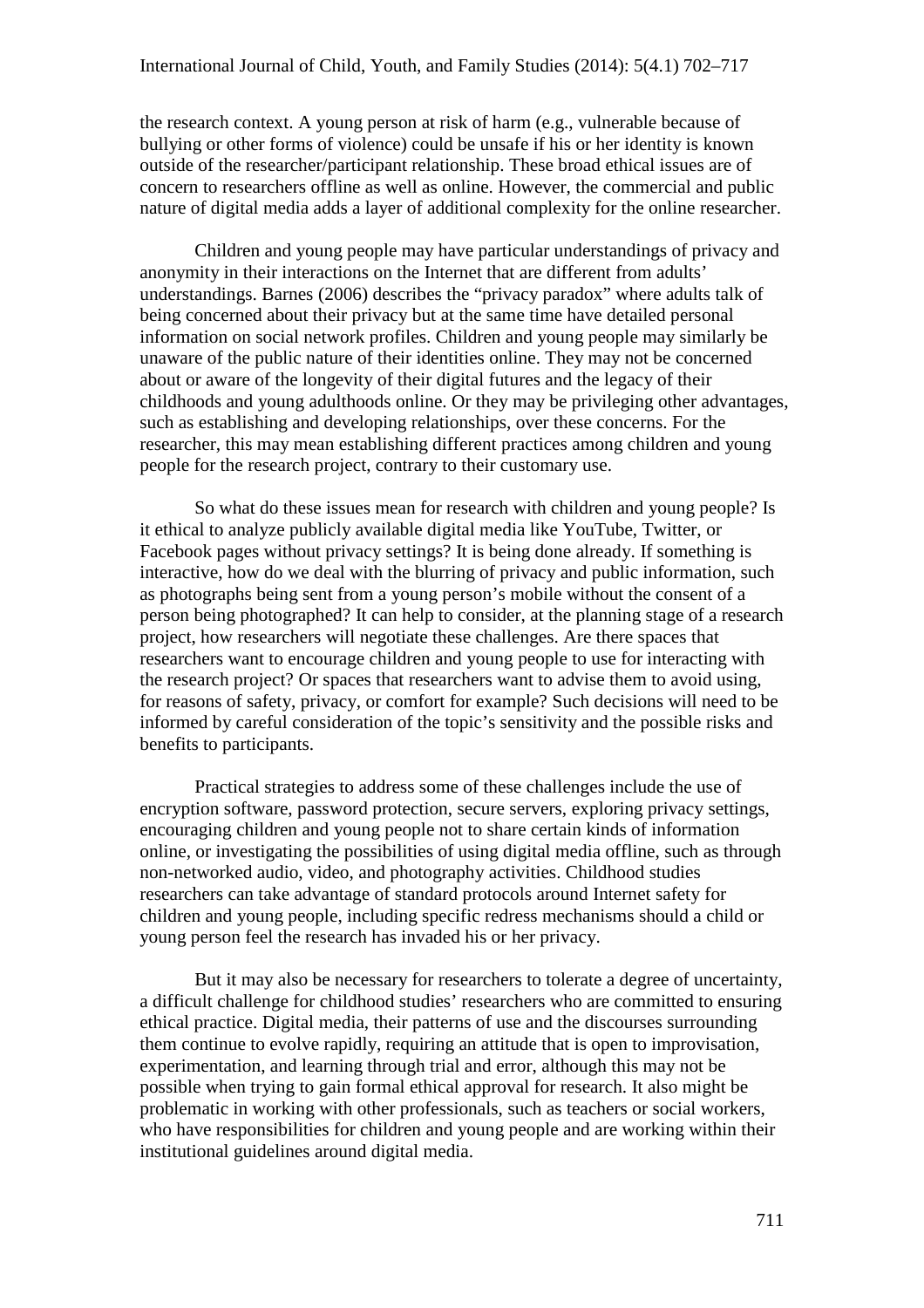#### **Intellectual Property and Moral Rights**

Intellectual property rights (IPR) is the final cultural-social-economic issue discussed in this article. Whilst IPR affects all research, when using digital media in research with children and young people, IPR gives rise to particular ethical and practical dilemmas. IPR, like design rights or copyright, legally sit within the "property" paradigm (see MacQueen, Waelde, & Laurie, 2007; Ng, 2009/10). Thus the rights-holder has the right to control the use, possession, or other types of interference with his or her property. As property, the rights-holder can transfer, hire, bequeath, sell it and more. Ownership then becomes a critical issue and one with potential economic implications. Copyright is a form of intellectual property but is only offered to certain works, which must be "original" and tangible (so ideas are not covered but their tangible expression is likely to be; see [JISCdigitalmedia](http://www.jiscdigitalmedia.ac.uk/guide/copyright-an-overview) for an accessible summary of U.K. law). Originality, as well as who has copyright ownership, thus become key questions. Authors may have moral rights, whether or not they have IPR, to have their authorship acknowledged, to object to false attribution, and to not have the work subjected to "derogatory treatment" (Copyright, Designs and Patents Act 1998, applying to the United Kingdom). Moral rights cannot be transferred but they can be waived. Authorship, alongside ownership, then becomes another issue.

There are counter ideas of authorship, ownership, and originality, however. [Creative Commons](http://creativecommons.org/about) has created a "middle ground", deliberately set up in 2002 to establish norms different from standard law and practice. A range of Creative Commons licenses allow for copyright to be retained but work to be used without permission and without payment (Kim, 2008). This is a useful way of dealing with, for example, the co-creation of wikis, open-source software and certain creative and artistic endeavours in which less importance is attached to the distinction between the passive consumer and the creative author; instead, replication and remixing can be seen as increasing status and reach (Kim, 2008; Ng 2009/10) or rendering authorship irrelevant (James et al., 2009). Rather than seeing creativity as an individual endeavour resulting in an outcome that can be owned and thus sold, Creative Commons implicitly reflects the notion of creativity as a process, as essentially participatory (Biggs & Travlou, 2012). This parallels the hopeful aspiration that, despite the dominant online presence of multinational corporations (Dijck, 2013), the Internet can still create a more open and democratic culture, with free flows of information (see Buckingham, 2007). Certain of these norms mirror more traditional ideas and legal frameworks, while others run counter to them. At least three dilemmas then arise for research with children and young people.

First, by using digital media, researchers are seeking to tap into media that are enjoyed by and familiar to children and young people – ones that children and young people likely use at home rather than school, in their leisure time rather than for work (James et al., 2009). But children and young people's social-cultural norms when using these media – norms such as copying, changing, or transferring media – may not be legal or may go against (adult) researchers' own institutional and social norms, such as respecting copyright and seeking formal permission for the re-use of material.

Second, social science research has tended to privilege the (adult) researcher as author and to offer – but often in fact require – research participants' anonymity,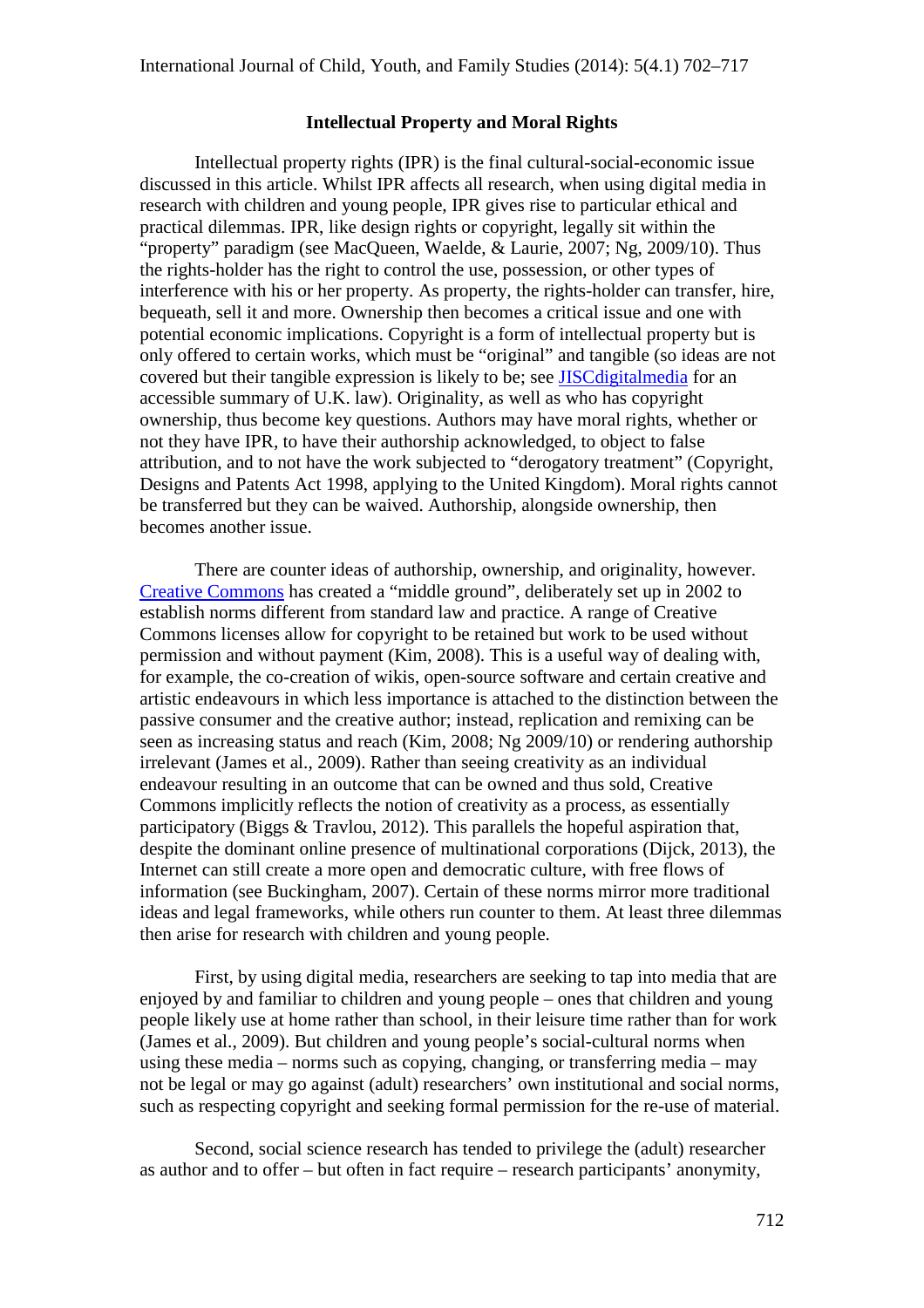which is seen as protective to the participants individually (see discussion in Gallagher, 2009). Counter-arguments have been made in offline research: for example, when children and young people are researchers in their own right (see Thomas, 2014); in dissemination activities involving children and young people (see Tisdall, 2005); and in recognizing the artist and creator, as arts-based and creative methods remain popular with children and young people (Tisdall, Davis, & Gallagher, 2009). The co-production (from fieldwork to analysis) offered by Web 2.0 platforms highlights the problematic default positions of social science research in relation to authorship. (Adult) researchers can be accused of being exploitative and extractive, "profiting" from research participants by not publicly acknowledging their authorship and ownership, just as commercial companies are criticized for profiting from the coproduction of young gamers on their platforms (James et al., 2009).

Third, the use of commercial platforms raises particular issues for ownership and copyright. For example, the small print of "terms and conditions" as you sign up to use a particular platform may well waive or transfer certain of your moral or property rights (e.g., see [Facebook\)](http://en-gb.facebook.com/terms.php). Thus, if a researcher encourages and uses a particular platform, they and their research participants may not legally retain their rights.

The lens of intellectual property rights, and the debates about them within digital media, bring into focus dilemmas about research methods, authorship and ownership, and participation. These are both offline and online dilemmas that encourage knowledge of the legal jurisdictions and frameworks, a weighing up of harms, benefits, and risks, and honest and reflexive engagement with all involved in research to determine how to proceed.

#### **Conclusion: Implications for Research with Children and Young People**

Our training courses, our work on the *Young Digital* resource, and co-learning with other researchers, have flagged up practical and ethical dilemmas about using digital media in research. Concerns about these issues can deter researchers. However, the possibilities of using digital media are difficult to ignore in a world where the boundaries between online and offline worlds are increasingly blurred and irrelevant, and where children and young people, like many adults, are routine users of digital media, regarding them as part of their everyday lives.

The use of digital media in research is not, after all, novel. Most researchers are already digitally connected. However, researchers may not always be comfortable using digital media as research tools with children and young people because of the complexity of ethical, technological, and practical issues that confront them. As a result, digital media may be used for discrete purposes, such as analysis, communication, dissemination, and knowledge exchange, rather than being deployed fully as research methodologies involving children and young people as participants or as co-researchers. These limitations are likely to diminish as familiarity with using digital media enables researchers to increase their own competencies and explore the ethical issues. In order to do this, researchers need opportunities to reflect critically on using digital media in their work with children and young people.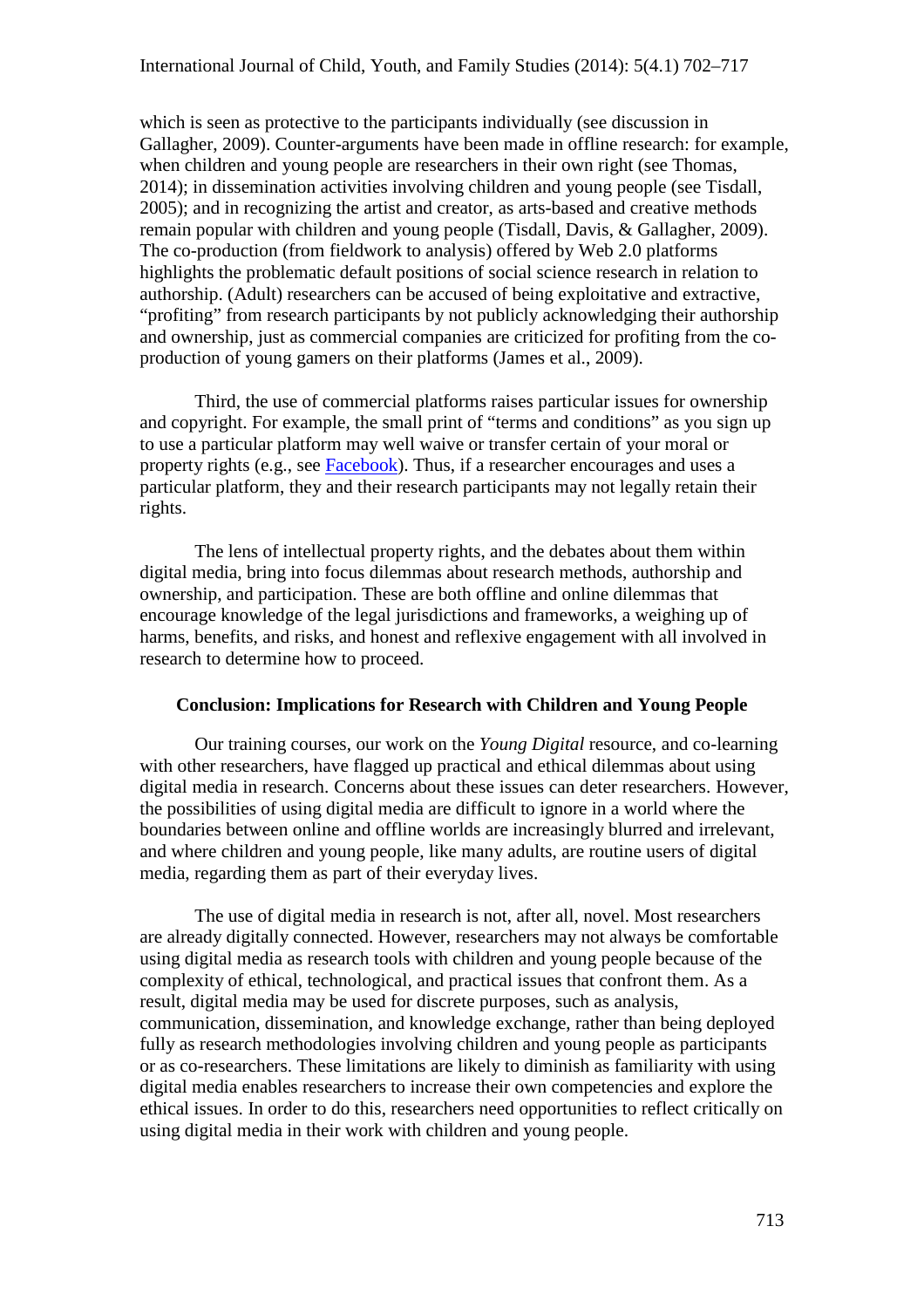Many issues that are central to childhood studies' research and digital media are replicated in wider societal discussions. In all of these, there are concerns about equitable access for all children and young people, the challenges in using a variety of digital media, and the dilemmas in ensuring that the use of digital media is safe, private when we want it to be, and an area of our lives over which we can have control (Lobe, Livingstone, Ólafsson, & Simoes, 2008; Alderson & Morrow, 2011). Researchers need to be attentive to these wider debates and explore the implications for their own research practice.

The tenets of ethical research still apply in digital contexts. These ethical approaches may require some additional considerations such as: how to ensure confidentiality and anonymity in digital spaces; how to use commercial media, which may have implications for privacy, ownership, and inclusion; and how to respond to concerns about inappropriate use of data now or in the future. These areas need to be explored by adult researchers with children and young people as part of the planning and development of research, throughout the research process and in postdissemination reflections.

These are issues to be wrestled with, and we see the use of digital media as emergent spaces for researchers. In five years time, we anticipate that digital media use by children and young people (and adults) will have developed further with new trends emerging. The ethical dilemmas that we have discussed are likely to have evolved in line with personal, societal, commercial, and governmental responses to these core issues. On the other hand, these dilemmas may remain constant through all the digital changes that will occur, requiring researchers to be vigilant in their interrogation of how and when to use digital media. This means that, as childhood studies researchers, we need to be competent users rather than strangers to digital media, attentive to changing norms and their ethical implications. We need to interrogate critically our use of digital media and be alert, principled, proactive, and pragmatic in responding to the challenges that arise. Taking these into account, we can then develop our research capacities, utilizing digital media in ways which are current and appropriate for research with children and young people.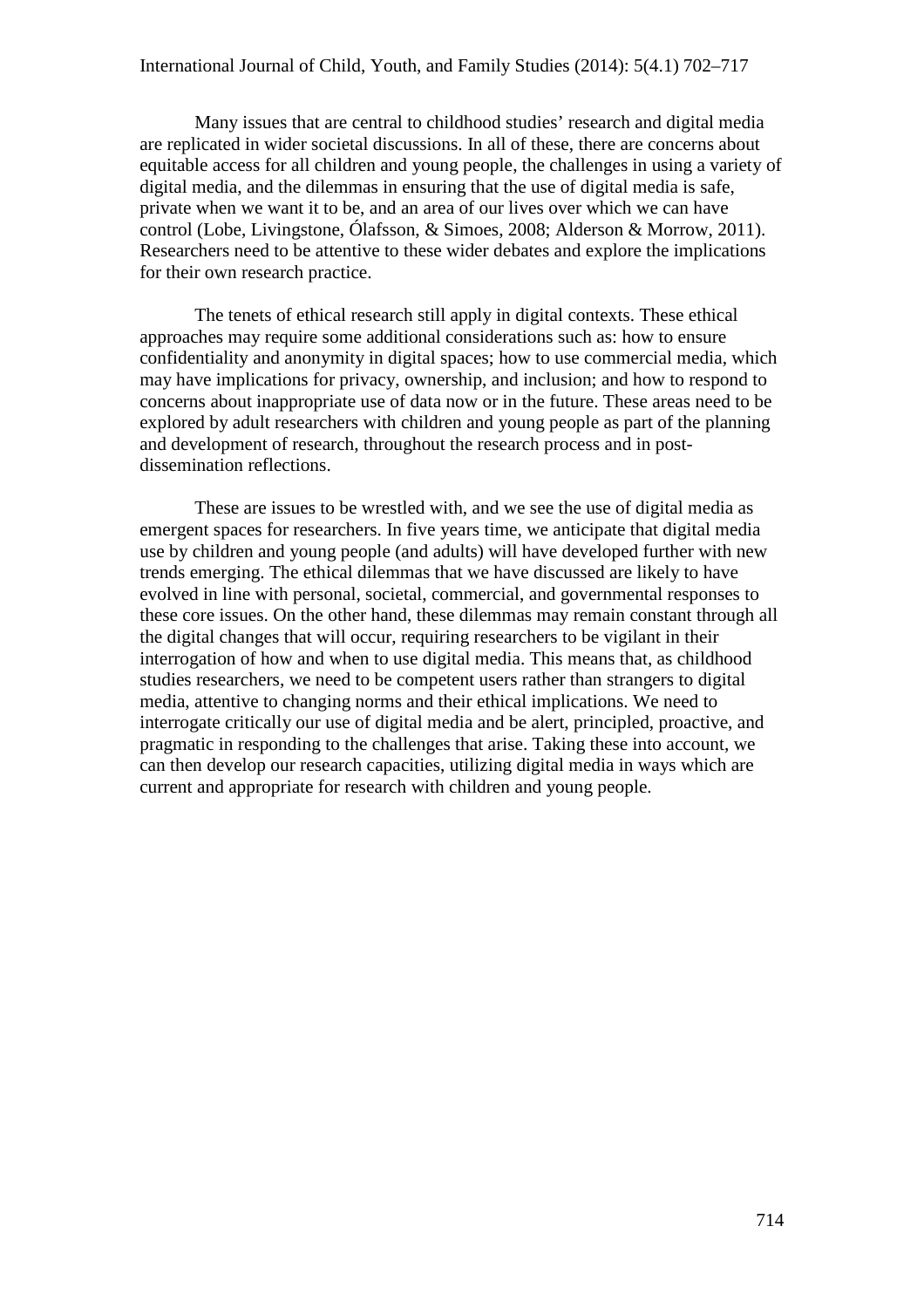#### **References**

- Alderson, P., & Morrow, V. (2011). *The ethics of research with children and young people*. London: Sage.
- Barnes, S. B. (2006). *A privacy paradox: Social networking in the United States*. Retrieved from <http://firstmonday.org/ojs/index.php/fm/article/view/1394/1312>
- Biggs, S., & Travlou, P. (2012). Distributed authorship and creative communities. *Dichtung Digital, 41*. Retrieved from [http://www.dichtung](http://www.dichtung-digital.de/en/journal/archiv/?issue=41)[digital.de/en/journal/archiv/?issue=41](http://www.dichtung-digital.de/en/journal/archiv/?issue=41)
- Blackman, S. J. (2007). 'Hidden ethnography': Crossing emotional borders in qualitative accounts of young people's lives. *Sociology, 41*(4), 699–716.
- Bolter, J. D., & Grusin, R. A. (1999). *Remediation: Understanding new media*. Cambridge, MA & London: MIT Press.
- boyd, d. (2007). Why youth (heart) social network sites: The role of networked publics in teenage social life. In D. Buckingham (Ed.), *MacArthur Foundation series on digital learning – Youth, identity, and digital media volume* (pp. 119–142). Cambridge, MA: MIT Press.
- boyd, d. (2008). *Taken out of context: American teen sociality in networked public.*  Doctoral dissertation, University of California, Berkeley, Retrieved from http://www.danah.org/papers/TakenOutOfContext.pdf
- Buckingham, D. (2007) *Beyond technology: Children's learning in the age of digital culture*. Cambridge, UK: Polity Press.
- Dijck, J. v. (2013). *The culture of connectivity: A critical history of social media*. Oxford, UK: Oxford University Press.
- Edwards, A., Housley, W., Williams, M., Sloan, L., & Williams, M. (2013) Digital social research, social media and the sociological imagination: Surrogacy, augmentation and re-orientation. *International Journal of Social Research Methodology*, *16*(3), 245–260.
- Elwood, S., & Leszczynski, A. (2011). Privacy, reconsidered: New representations, data practices, and the geoweb. *Geoforum, 42*(1), 6–15.
- Elwood, S., & Leszczynski, A. (2013). New spatial media, new knowledge politics. *Transactions of the Institute of British Geographers, 38*(4), 544–559.
- Everhart, R. B. (1977). Between stranger and friend: Some consequences of "long term" fieldwork in schools. *American Educational Research Journal*, *14*(1),  $1-15.$
- Fuller, M. (2007). *Media ecologies: Materialist energies in art and technoculture*. Cambridge, MA: MIT Press.
- Gallagher, M. (2009). Ethics. In E. K. M. Tisdall, J. M. Davis, & M. Gallagher (Eds.), *Research with children & young people* (pp. 11–28)*.* London: Sage.
- GSMA-Kearney. (2011). *African mobile observatory 2011*. London: GSMA.
- Hargittai, E. (2010). Digital na(t)ives? Variation in Internet skills and uses among members of the "net generation". *Sociological Inquiry, 80*(1), 92–113. doi: 10.1111/j.1475-682X.2009.00317.x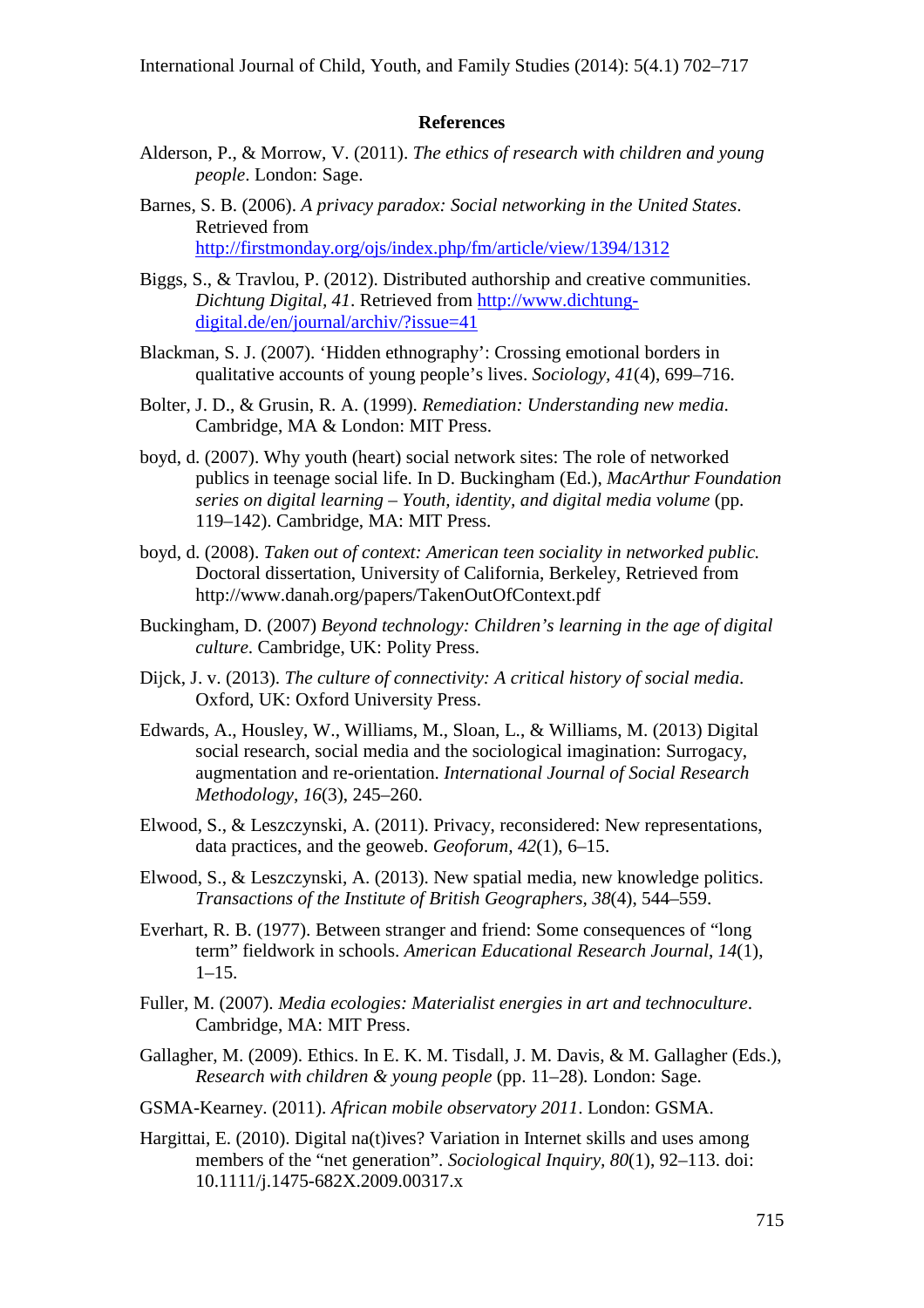International Journal of Child, Youth, and Family Studies (2014): 5(4.1) 702–717

- Helsper, E. J., & Eynon, R. (2009). Digital natives: Where is the evidence? *British Educational Research Journal, 36*(3), 503–520. doi: 10.1080/01411920902989227
- Huhtamo, E., & Parikka, J. (2011). *Media archaeology: Approaches, applications, and implications*. Berkeley, CA: University of California Press.
- James, C., Davis, K., Flores, A., Francis, J., Pettingill, L., Rundle, M., & Gardner, H. (2009). *Young people, ethics, and the new digital media: A synthesis from the good play project.* Cambridge, MA: MIT. Retrieved from [http://mitpress.mit.edu/sites/default/files/titles/free\\_download/9780262513630](http://mitpress.mit.edu/sites/default/files/titles/free_download/9780262513630_Young_People_Ethics_and_New_Digital_Media.pdf) Young People Ethics and New Digital Media.pdf
- Jenkins, H. (2006). *Convergence culture: Where old and new media collide*. New York: New York University Press.
- Kim, M. (2008). The creative commons and copyright protection in the digital era: Uses of creative commons licences. *Journal of Computer-Mediated Communication*, *13*, 187–209.
- Kitchin, R., & Dodge, M. (2011). *Code/space: Software and everyday life*. Cambridge, MA: MIT Press.
- Lobe, B., Livingstone, S., Ólafsson, K., & Simoes, J. A. (2008). *Best practice research guide: How to research children and online technologies in comparative perspective* (Deliverable D4.2). London: EU Kids Online. Retrieved from<http://eprints.lse.ac.uk/21658/>
- MacQueen, H., Waelde, C., & Laurie, G. (2007). *Contemporary intellectual property.*  Oxford, UK: Oxford University Press.
- Madden, M., Lenhart, A., Cortesi, S., Gasser, U., Duggan, M., Smith, A., & Beaton, M. (2013). *Teens, social media, and privacy* (Pew Research Center's Internet & American life project). Washington, DC: Pew Research Center. Retrieved from [http://pewinternet.org/Reports/2013/Teens-Social-Media-And-](http://pewinternet.org/Reports/2013/Teens-Social-Media-And-Privacy.aspx)[Privacy.aspx](http://pewinternet.org/Reports/2013/Teens-Social-Media-And-Privacy.aspx)
- Masheroni, G. & Ólafsson, K. (2013). Mobile internet access and use among European children. Initial findings of the Net Children Go Mobile Project. Milano: Educatt. Retrieved from [http://www.netchildrengomobile.eu/wp](http://www.netchildrengomobile.eu/wp-content/plugins/downloads-manager/upload/1stShortReport_web-colori_ultimo.pdf)[content/plugins/downloads-manager/upload/1stShortReport\\_web](http://www.netchildrengomobile.eu/wp-content/plugins/downloads-manager/upload/1stShortReport_web-colori_ultimo.pdf)[colori\\_ultimo.pdf](http://www.netchildrengomobile.eu/wp-content/plugins/downloads-manager/upload/1stShortReport_web-colori_ultimo.pdf)
- Meikle, G., & Young, S. (2012). *Media convergence: Networked digital media in everyday life*. Basingstoke, UK: Palgrave Macmillan.
- Mejias, U. A. (2013). *Off the network: Disrupting the digital world*. Minneapolis & London: University of Minnesota Press.
- Miskelly, C., Cater, K., Fleuriot, C., Williams, M., & Wood, L. (2005, May). *Locating story: Collaborative community-based located media production*. Paper presented at "The Work of Stories", the fourth Media in Transition conference, May 6–8, MIT, Cambridge, MA. Retrieved from <http://web.mit.edu/comm-forum/mit4/papers/miskelly.pdf>
- Ng, A. (2009/10). When users are authors: Authorship in the age of digital media. *Vanderbilt Journal of Entertainment and Technology Law, 12*(4), 853–888.